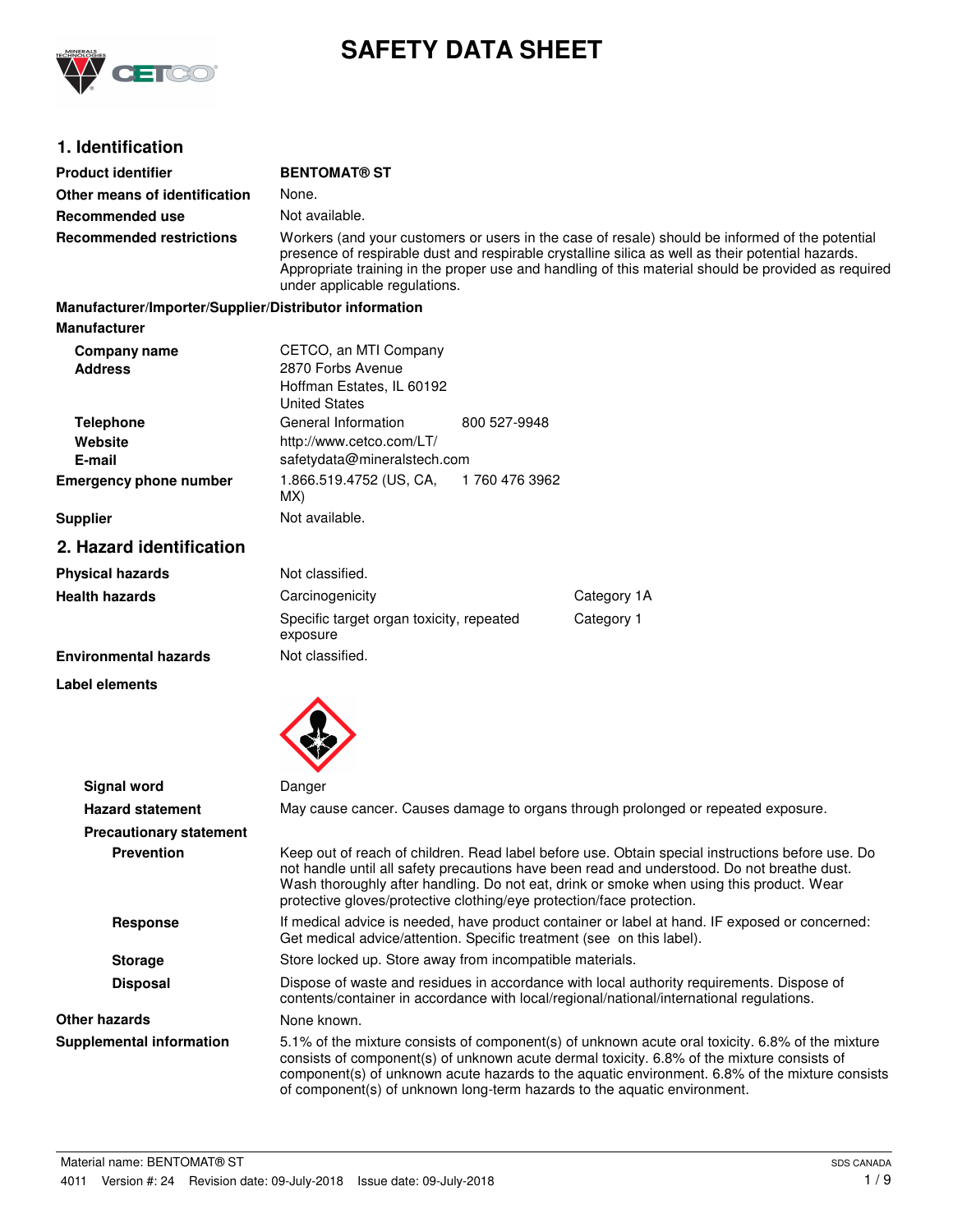# **3. Composition/information on ingredients**

## **Mixtures**

| <b>Chemical name</b>                                                                                                                                                                              | Common name and synonyms                                                                                                                                                                                                                                                                                                                                                                                                                                                                  | <b>CAS number</b> | %          |
|---------------------------------------------------------------------------------------------------------------------------------------------------------------------------------------------------|-------------------------------------------------------------------------------------------------------------------------------------------------------------------------------------------------------------------------------------------------------------------------------------------------------------------------------------------------------------------------------------------------------------------------------------------------------------------------------------------|-------------------|------------|
| SILICA, CRYSTALLINE, QUARTZ                                                                                                                                                                       |                                                                                                                                                                                                                                                                                                                                                                                                                                                                                           | 14808-60-7        | $5 - 10$   |
| SILICA, CRYSTALLINE,<br><b>CRISTOBALITE</b>                                                                                                                                                       |                                                                                                                                                                                                                                                                                                                                                                                                                                                                                           | 14464-46-1        | $1 - < 3$  |
| Other components below reportable levels                                                                                                                                                          |                                                                                                                                                                                                                                                                                                                                                                                                                                                                                           |                   | $90 - 100$ |
| DSD: Directive 67/548/EEC.<br>CLP: Regulation No. 1272/2008.<br>M: M-factor<br>PBT: persistent, bioaccumulative and toxic substance.<br>vPvB: very persistent and very bioaccumulative substance. | #: This substance has been assigned Community workplace exposure limit(s).                                                                                                                                                                                                                                                                                                                                                                                                                |                   |            |
|                                                                                                                                                                                                   | All concentrations are in percent by weight unless ingredient is a gas. Gas concentrations are in percent by volume. *Designates that<br>a specific chemical identity and/or percentage of composition has been withheld as a trade secret.                                                                                                                                                                                                                                               |                   |            |
| <b>Composition comments</b>                                                                                                                                                                       | Occupational Exposure Limits for constituents are listed in Section 8. This product contains<br>naturally occurring crystalline silica (not listed in Annex I of Directive 67/548/EEC) in quantities less<br>than $6\%$ .                                                                                                                                                                                                                                                                 |                   |            |
| 4. First-aid measures                                                                                                                                                                             |                                                                                                                                                                                                                                                                                                                                                                                                                                                                                           |                   |            |
| <b>Inhalation</b>                                                                                                                                                                                 | Move to fresh air. If symptoms are experienced, remove source of contamination or move victim to<br>fresh air. Oxygen or artificial respiration if needed. Do not use mouth-to-mouth method if victim<br>inhaled the substance. Induce artificial respiration with the aid of a pocket mask equipped with a<br>one-way valve or other proper respiratory medical device. Call a physician if symptoms develop or<br>persist.                                                              |                   |            |
| <b>Skin contact</b>                                                                                                                                                                               | Remove and isolate contaminated clothing and shoes. For minor skin contact, avoid spreading<br>material on unaffected skin.                                                                                                                                                                                                                                                                                                                                                               |                   |            |
| Eye contact                                                                                                                                                                                       | Immediately flush eyes with plenty of water for at least 15 minutes. Continue rinsing. Get medical<br>attention immediately.                                                                                                                                                                                                                                                                                                                                                              |                   |            |
| Ingestion                                                                                                                                                                                         | Rinse mouth thoroughly. If ingestion of a large amount does occur, call a poison control center<br>immediately. Do not induce vomiting without advice from poison control center. If vomiting occurs,<br>keep head low so that stomach content doesn't get into the lungs. Do not use mouth-to-mouth<br>method if victim ingested the substance. Induce artificial respiration with the aid of a pocket mask<br>equipped with a one-way valve or other proper respiratory medical device. |                   |            |
| <b>Most important</b><br>symptoms/effects, acute and<br>delayed                                                                                                                                   | Direct contact with eyes may cause temporary irritation. Prolonged exposure may cause chronic<br>effects.                                                                                                                                                                                                                                                                                                                                                                                 |                   |            |
| Indication of immediate<br>medical attention and special<br>treatment needed                                                                                                                      | Provide general supportive measures and treat symptomatically. Keep victim under observation.<br>Symptoms may be delayed.                                                                                                                                                                                                                                                                                                                                                                 |                   |            |
| <b>General information</b>                                                                                                                                                                        | IF exposed or concerned: Get medical advice/attention. If you feel unwell, seek medical advice<br>(show the label where possible). Ensure that medical personnel are aware of the material(s)<br>involved, and take precautions to protect themselves. Show this safety data sheet to the doctor in<br>attendance.                                                                                                                                                                        |                   |            |
| 5. Fire-fighting measures                                                                                                                                                                         |                                                                                                                                                                                                                                                                                                                                                                                                                                                                                           |                   |            |
| Suitable extinguishing media                                                                                                                                                                      | Dry chemical, CO2, water spray or regular foam. Use any media suitable for the surrounding fires.                                                                                                                                                                                                                                                                                                                                                                                         |                   |            |
| <b>Unsuitable extinguishing</b><br>media                                                                                                                                                          | None known.                                                                                                                                                                                                                                                                                                                                                                                                                                                                               |                   |            |
| Specific hazards arising from<br>the chemical                                                                                                                                                     | During fire, gases hazardous to health may be formed.                                                                                                                                                                                                                                                                                                                                                                                                                                     |                   |            |
| Special protective equipment<br>and precautions for firefighters                                                                                                                                  | As in any fire, wear self-contained breathing apparatus pressure-demand, MSHA/NIOSH<br>(approved or equivalent) and full protective gear.                                                                                                                                                                                                                                                                                                                                                 |                   |            |
| <b>Fire fighting</b><br>equipment/instructions                                                                                                                                                    | Use water spray to cool unopened containers.                                                                                                                                                                                                                                                                                                                                                                                                                                              |                   |            |
| <b>Specific methods</b>                                                                                                                                                                           | Use standard firefighting procedures and consider the hazards of other involved materials.                                                                                                                                                                                                                                                                                                                                                                                                |                   |            |
| <b>General fire hazards</b>                                                                                                                                                                       | Not a fire hazard. No unusual fire or explosion hazards noted.                                                                                                                                                                                                                                                                                                                                                                                                                            |                   |            |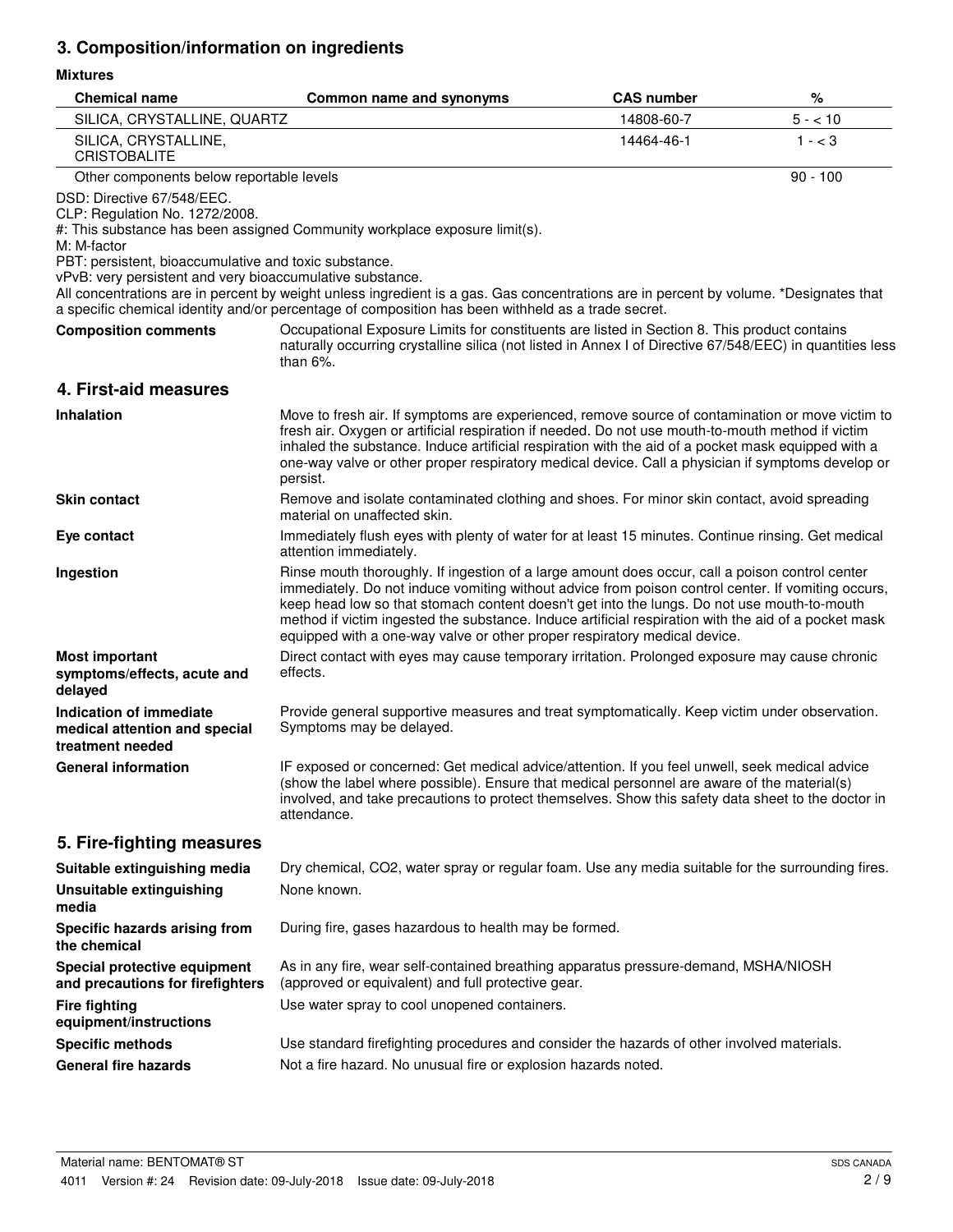## **6. Accidental release measures**

| Personal precautions,<br>protective equipment and<br>emergency procedures | Keep unnecessary personnel away. Keep people away from and upwind of spill/leak. Wear<br>appropriate protective equipment and clothing during clean-up. Wear a dust mask if dust is<br>generated above exposure limits. Do not touch damaged containers or spilled material unless<br>wearing appropriate protective clothing. Ensure adequate ventilation. Local authorities should be<br>advised if significant spillages cannot be contained. For personal protection, see section 8 of the<br>SDS.                                                                                                      |
|---------------------------------------------------------------------------|-------------------------------------------------------------------------------------------------------------------------------------------------------------------------------------------------------------------------------------------------------------------------------------------------------------------------------------------------------------------------------------------------------------------------------------------------------------------------------------------------------------------------------------------------------------------------------------------------------------|
| Methods and materials for<br>containment and cleaning up                  | Avoid the generation of dusts during clean-up. This product is miscible in water. Collect dust or<br>particulates using a vacuum cleaner with a HEPA filter. Stop the flow of material, if this is without<br>risk. Following product recovery, flush area with water. Put material in suitable, covered, labeled<br>containers. For waste disposal, see section 13 of the SDS. None necessary. Reduce airborne dust<br>and prevent scattering by moistening with water.                                                                                                                                    |
| <b>Environmental precautions</b>                                          | Avoid discharge into drains, water courses or onto the ground.                                                                                                                                                                                                                                                                                                                                                                                                                                                                                                                                              |
| 7. Handling and storage                                                   |                                                                                                                                                                                                                                                                                                                                                                                                                                                                                                                                                                                                             |
| Precautions for safe handling                                             | Obtain special instructions before use. Do not handle until all safety precautions have been read<br>and understood. Keep formation of airborne dusts to a minimum. Provide appropriate exhaust<br>ventilation at places where dust is formed. Do not breathe dust. Avoid prolonged exposure. When<br>using, do not eat, drink or smoke. Should be handled in closed systems, if possible. In case of<br>insufficient ventilation, wear suitable respiratory equipment. Wear appropriate personal protective<br>equipment. Wash hands thoroughly after handling. Observe good industrial hygiene practices. |
| Conditions for safe storage,<br>including any incompatibilities           | Store locked up. No special restrictions on storage with other products. Store in original tightly<br>closed container. No special storage conditions required. Guard against dust accumulation of this<br>material. Keep out of the reach of children. Store away from incompatible materials (see Section<br>10 of the SDS).                                                                                                                                                                                                                                                                              |

# **8. Exposure controls/personal protection**

| <b>US. ACGIH Threshold Limit Values</b>                                       |            |                         |                       |
|-------------------------------------------------------------------------------|------------|-------------------------|-----------------------|
| <b>Components</b>                                                             | Type       | Value                   | <b>Form</b>           |
| SILICA, CRYSTALLINE,<br><b>CRISTOBALITE (CAS</b><br>14464-46-1)               | <b>TWA</b> | $0.025$ mg/m3           | Respirable fraction.  |
| SILICA, CRYSTALLINE,<br>QUARTZ (CAS 14808-60-7)                               | <b>TWA</b> | $0.025 \,\mathrm{mg/m}$ | Respirable fraction.  |
| Canada. Alberta OELs (Occupational Health & Safety Code, Schedule 1, Table 2) |            |                         |                       |
| <b>Components</b>                                                             | Type       | Value                   | <b>Form</b>           |
| SILICA, CRYSTALLINE,<br>CRISTOBALITE (CAS<br>14464-46-1)                      | <b>TWA</b> | $0.025$ mg/m3           | Respirable.           |
|                                                                               |            | $0.025$ mg/m3           | Respirable particles. |
| SILICA, CRYSTALLINE,<br>QUARTZ (CAS 14808-60-7)                               | TWA        | $0.025 \,\mathrm{mg/m}$ | Respirable particles. |
| <b>Constituents</b>                                                           | Type       | Value                   | Form                  |
| <b>TRADE SECRET</b>                                                           | <b>TWA</b> | $3 \text{ mg/m}$        | Respirable particles. |
|                                                                               |            | 10 $mg/m3$              | Total particulate.    |

| <b>Components</b>                                               | <b>Type</b> | Value                   | Form                 |
|-----------------------------------------------------------------|-------------|-------------------------|----------------------|
| SILICA, CRYSTALLINE,<br><b>CRISTOBALITE (CAS</b><br>14464-46-1) | TWA         | $0.025$ mg/m3           | Respirable fraction. |
| SILICA, CRYSTALLINE,<br>QUARTZ (CAS 14808-60-7)                 | TWA         | $0.025 \,\mathrm{mg/m}$ | Respirable fraction. |
| <b>Constituents</b>                                             | Type        | Value                   | <b>Form</b>          |
| <b>TRADE SECRET</b>                                             | <b>TWA</b>  | $3$ mg/m $3$            | Respirable fraction. |
|                                                                 |             | 10 mg/m $3$             | Total dust.          |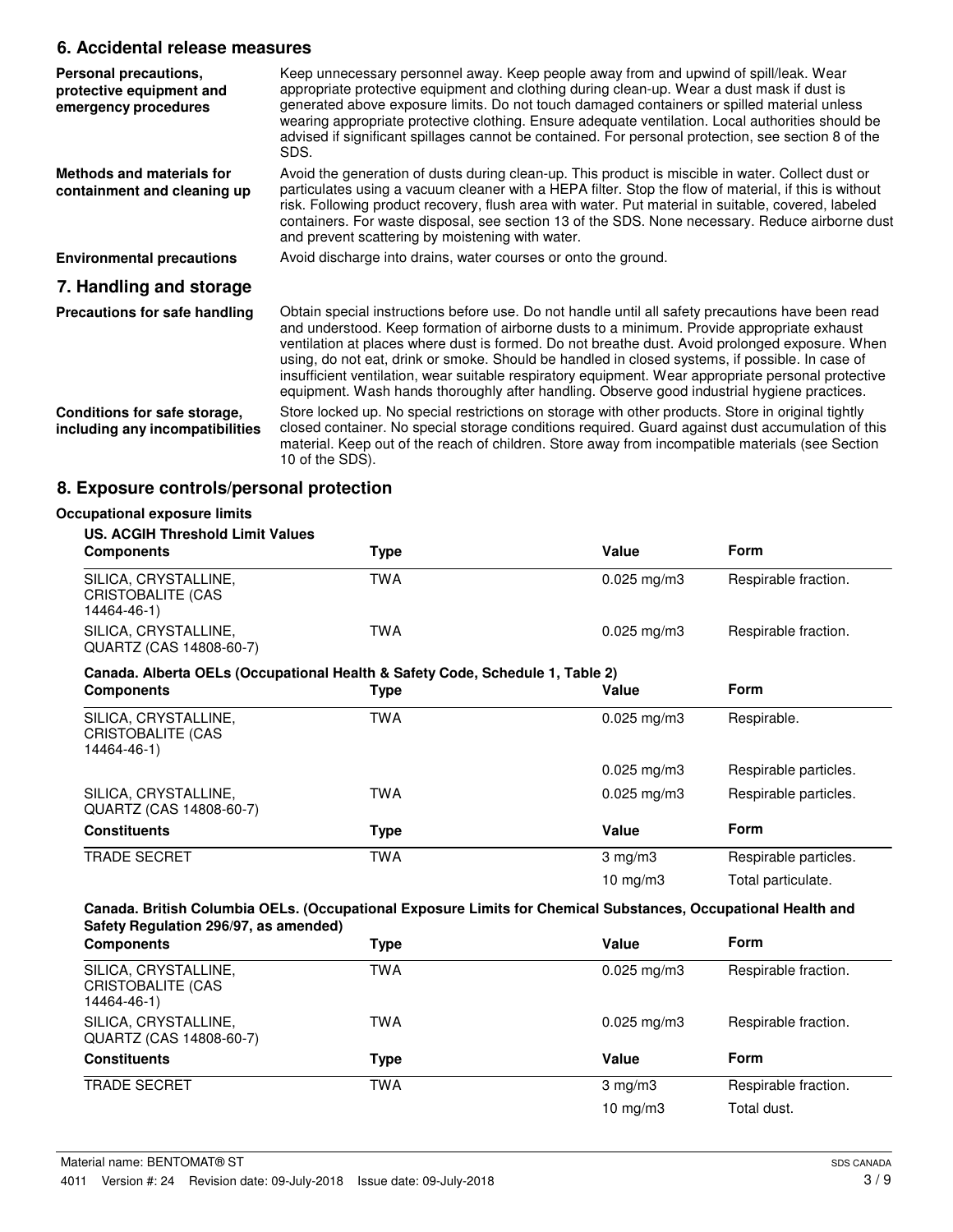| <b>Components</b>                                               | Canada. Manitoba OELs (Reg. 217/2006, The Workplace Safety And Health Act)<br><b>Type</b>                                                                                                                                                                                                                                                                                                                                                                                                                                                                                                                                                                                                                                                                    | Value           | <b>Form</b>          |
|-----------------------------------------------------------------|--------------------------------------------------------------------------------------------------------------------------------------------------------------------------------------------------------------------------------------------------------------------------------------------------------------------------------------------------------------------------------------------------------------------------------------------------------------------------------------------------------------------------------------------------------------------------------------------------------------------------------------------------------------------------------------------------------------------------------------------------------------|-----------------|----------------------|
| SILICA, CRYSTALLINE,<br>CRISTOBALITE (CAS<br>14464-46-1)        | <b>TWA</b>                                                                                                                                                                                                                                                                                                                                                                                                                                                                                                                                                                                                                                                                                                                                                   | $0.025$ mg/m3   | Respirable fraction. |
| SILICA, CRYSTALLINE,<br>QUARTZ (CAS 14808-60-7)                 | <b>TWA</b>                                                                                                                                                                                                                                                                                                                                                                                                                                                                                                                                                                                                                                                                                                                                                   | $0.025$ mg/m3   | Respirable fraction. |
| <b>Components</b>                                               | Canada. Ontario OELs. (Control of Exposure to Biological or Chemical Agents)<br><b>Type</b>                                                                                                                                                                                                                                                                                                                                                                                                                                                                                                                                                                                                                                                                  | Value           | <b>Form</b>          |
| SILICA, CRYSTALLINE,<br><b>CRISTOBALITE (CAS</b><br>14464-46-1) | <b>TWA</b>                                                                                                                                                                                                                                                                                                                                                                                                                                                                                                                                                                                                                                                                                                                                                   | $0.05$ mg/m $3$ | Respirable fraction. |
| SILICA, CRYSTALLINE,<br>QUARTZ (CAS 14808-60-7)                 | <b>TWA</b>                                                                                                                                                                                                                                                                                                                                                                                                                                                                                                                                                                                                                                                                                                                                                   | $0.1$ mg/m $3$  | Respirable fraction. |
| <b>Constituents</b>                                             | <b>Type</b>                                                                                                                                                                                                                                                                                                                                                                                                                                                                                                                                                                                                                                                                                                                                                  | Value           | <b>Form</b>          |
| <b>TRADE SECRET</b>                                             | <b>TWA</b>                                                                                                                                                                                                                                                                                                                                                                                                                                                                                                                                                                                                                                                                                                                                                   | $3$ mg/m $3$    | Respirable fraction. |
|                                                                 |                                                                                                                                                                                                                                                                                                                                                                                                                                                                                                                                                                                                                                                                                                                                                              | $10$ mg/m $3$   | Inhalable fraction.  |
| <b>Components</b>                                               | Canada. Quebec OELs. (Ministry of Labor - Regulation respecting occupational health and safety)<br><b>Type</b>                                                                                                                                                                                                                                                                                                                                                                                                                                                                                                                                                                                                                                               | Value           | Form                 |
| SILICA, CRYSTALLINE,<br><b>CRISTOBALITE (CAS</b><br>14464-46-1) | <b>TWA</b>                                                                                                                                                                                                                                                                                                                                                                                                                                                                                                                                                                                                                                                                                                                                                   | $0.05$ mg/m $3$ | Respirable dust.     |
| SILICA, CRYSTALLINE,<br>QUARTZ (CAS 14808-60-7)                 | <b>TWA</b>                                                                                                                                                                                                                                                                                                                                                                                                                                                                                                                                                                                                                                                                                                                                                   | $0.1$ mg/m $3$  | Respirable dust.     |
| <b>Constituents</b>                                             | <b>Type</b>                                                                                                                                                                                                                                                                                                                                                                                                                                                                                                                                                                                                                                                                                                                                                  | Value           | <b>Form</b>          |
| TRADE SECRET                                                    | <b>TWA</b>                                                                                                                                                                                                                                                                                                                                                                                                                                                                                                                                                                                                                                                                                                                                                   | $10$ mg/m $3$   | Total dust.          |
| <b>Components</b>                                               | Canada. Saskatchewan OELs (Occupational Health and Safety Regulations, 1996, Table 21)<br><b>Type</b>                                                                                                                                                                                                                                                                                                                                                                                                                                                                                                                                                                                                                                                        | Value           | <b>Form</b>          |
| SILICA, CRYSTALLINE,<br><b>CRISTOBALITE (CAS</b><br>14464-46-1) | 15 minute                                                                                                                                                                                                                                                                                                                                                                                                                                                                                                                                                                                                                                                                                                                                                    | $10$ mg/m $3$   | Inhalable fraction.  |
|                                                                 | 8 hour                                                                                                                                                                                                                                                                                                                                                                                                                                                                                                                                                                                                                                                                                                                                                       | $0.05$ mg/m3    | Respirable fraction. |
| SILICA, CRYSTALLINE,<br>QUARTZ (CAS 14808-60-7)                 | 8 hour                                                                                                                                                                                                                                                                                                                                                                                                                                                                                                                                                                                                                                                                                                                                                       | $0.05$ mg/m $3$ | Respirable fraction. |
| <b>Constituents</b>                                             | <b>Type</b>                                                                                                                                                                                                                                                                                                                                                                                                                                                                                                                                                                                                                                                                                                                                                  | Value           | Form                 |
| <b>TRADE SECRET</b>                                             | 15 minute                                                                                                                                                                                                                                                                                                                                                                                                                                                                                                                                                                                                                                                                                                                                                    | $6$ mg/m $3$    | Respirable fraction. |
|                                                                 |                                                                                                                                                                                                                                                                                                                                                                                                                                                                                                                                                                                                                                                                                                                                                              | 20 mg/m3        | Inhalable fraction.  |
|                                                                 | 8 hour                                                                                                                                                                                                                                                                                                                                                                                                                                                                                                                                                                                                                                                                                                                                                       | $3$ mg/m $3$    | Respirable fraction. |
|                                                                 |                                                                                                                                                                                                                                                                                                                                                                                                                                                                                                                                                                                                                                                                                                                                                              | 10 $mg/m3$      | Inhalable fraction.  |
| <b>Biological limit values</b>                                  | No biological exposure limits noted for the ingredient(s).                                                                                                                                                                                                                                                                                                                                                                                                                                                                                                                                                                                                                                                                                                   |                 |                      |
| <b>Exposure guidelines</b>                                      | Occupational exposure to nuisance dust (total and respirable) and respirable crystalline silica<br>should be monitored and controlled.                                                                                                                                                                                                                                                                                                                                                                                                                                                                                                                                                                                                                       |                 |                      |
| Appropriate engineering<br>controls                             | If engineering measures are not sufficient to maintain concentrations of dust particulates below the<br>OEL, suitable respiratory protection must be worn. Good general ventilation (typically 10 air<br>changes per hour) should be used. Ventilation rates should be matched to conditions. If<br>applicable, use process enclosures, local exhaust ventilation, or other engineering controls to<br>maintain airborne levels below recommended exposure limits. If exposure limits have not been<br>established, maintain airborne levels to an acceptable level. If material is ground, cut, or used in<br>any operation which may generate dusts, use appropriate local exhaust ventilation to keep<br>exposures below the recommended exposure limits. |                 |                      |
|                                                                 | Individual protection measures, such as personal protective equipment                                                                                                                                                                                                                                                                                                                                                                                                                                                                                                                                                                                                                                                                                        |                 |                      |
| Eye/face protection                                             | Wear dust goggles.                                                                                                                                                                                                                                                                                                                                                                                                                                                                                                                                                                                                                                                                                                                                           |                 |                      |
| <b>Skin protection</b>                                          |                                                                                                                                                                                                                                                                                                                                                                                                                                                                                                                                                                                                                                                                                                                                                              |                 |                      |
| <b>Hand protection</b>                                          | Wear appropriate chemical resistant gloves.                                                                                                                                                                                                                                                                                                                                                                                                                                                                                                                                                                                                                                                                                                                  |                 |                      |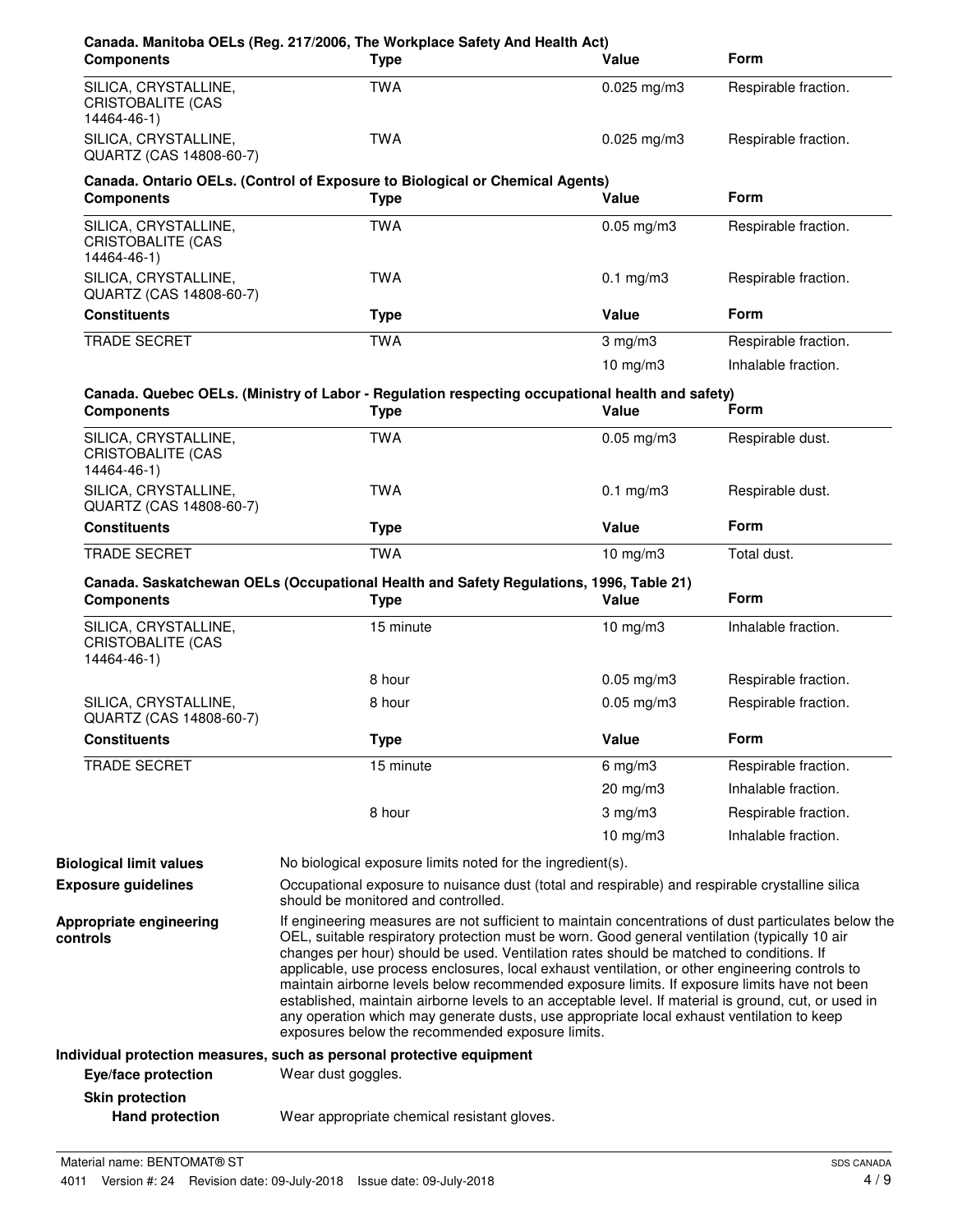| Other                                    | Use of an impervious apron is recommended. No special protective equipment required.                                                                                                                                                                                                                                                                                             |
|------------------------------------------|----------------------------------------------------------------------------------------------------------------------------------------------------------------------------------------------------------------------------------------------------------------------------------------------------------------------------------------------------------------------------------|
| <b>Respiratory protection</b>            | Use a particulate filter respirator for particulate concentrations exceeding the Occupational<br>Exposure Limit.                                                                                                                                                                                                                                                                 |
| <b>Thermal hazards</b>                   | Wear appropriate thermal protective clothing, when necessary.                                                                                                                                                                                                                                                                                                                    |
| <b>General hygiene</b><br>considerations | Observe any medical surveillance requirements. Always observe good personal hygiene<br>measures, such as washing after handling the material and before eating, drinking, and/or<br>smoking. Routinely wash work clothing and protective equipment to remove contaminants. Eye<br>wash fountain is recommended. Use good industrial hygiene practices in handling this material. |

# **9. Physical and chemical properties**

| Appearance                                        | The product consists of bentonite granules between geotextile layers                          |
|---------------------------------------------------|-----------------------------------------------------------------------------------------------|
| <b>Physical state</b>                             | Solid.                                                                                        |
| Form                                              | Solid. Mat or Fabric                                                                          |
| Color                                             | Various.                                                                                      |
| Odor                                              | None.                                                                                         |
| <b>Odor threshold</b>                             | Not available.                                                                                |
| pH                                                | Not available.                                                                                |
| Melting point/freezing point                      | Not available.                                                                                |
| Initial boiling point and boiling<br>range        | Not available.                                                                                |
| <b>Flash point</b>                                | Not flammable                                                                                 |
| <b>Evaporation rate</b>                           | Not available.                                                                                |
| Flammability (solid, gas)                         | Not available.                                                                                |
| Upper/lower flammability or explosive limits      |                                                                                               |
| <b>Flammability limit - lower</b><br>(%)          | Not explosive                                                                                 |
| <b>Flammability limit - upper</b><br>(%)          | Not explosive                                                                                 |
| Explosive limit - lower (%)                       | Not available.                                                                                |
| Explosive limit - upper (%)                       | Not available.                                                                                |
| Vapor pressure                                    | 0.00001 hPa estimated                                                                         |
| Vapor density                                     | Not available.                                                                                |
| <b>Relative density</b>                           | Not available.                                                                                |
| Solubility(ies)                                   |                                                                                               |
| Solubility (water)                                | Negligible                                                                                    |
| <b>Partition coefficient</b><br>(n-octanol/water) | Not available.                                                                                |
| <b>Auto-ignition temperature</b>                  | Not available.                                                                                |
| <b>Decomposition temperature</b>                  | Not available.                                                                                |
| <b>Viscosity</b>                                  | Not available.                                                                                |
| <b>Other information</b>                          |                                                                                               |
| <b>Explosive properties</b>                       | Not explosive.                                                                                |
| <b>Oxidizing properties</b>                       | Not oxidizing.                                                                                |
| <b>Percent volatile</b>                           | 0 % estimated                                                                                 |
| 10. Stability and reactivity                      |                                                                                               |
| Reactivity                                        | The product is stable and non-reactive under normal conditions of use, storage and transport. |
| <b>Chemical stability</b>                         | Stable at normal conditions.                                                                  |
| <b>Possibility of hazardous</b><br>reactions      | Will not occur.                                                                               |
| <b>Conditions to avoid</b>                        | Contact with incompatible materials.                                                          |
| Incompatible materials                            | Powerful oxidizers. Chlorine. None known.                                                     |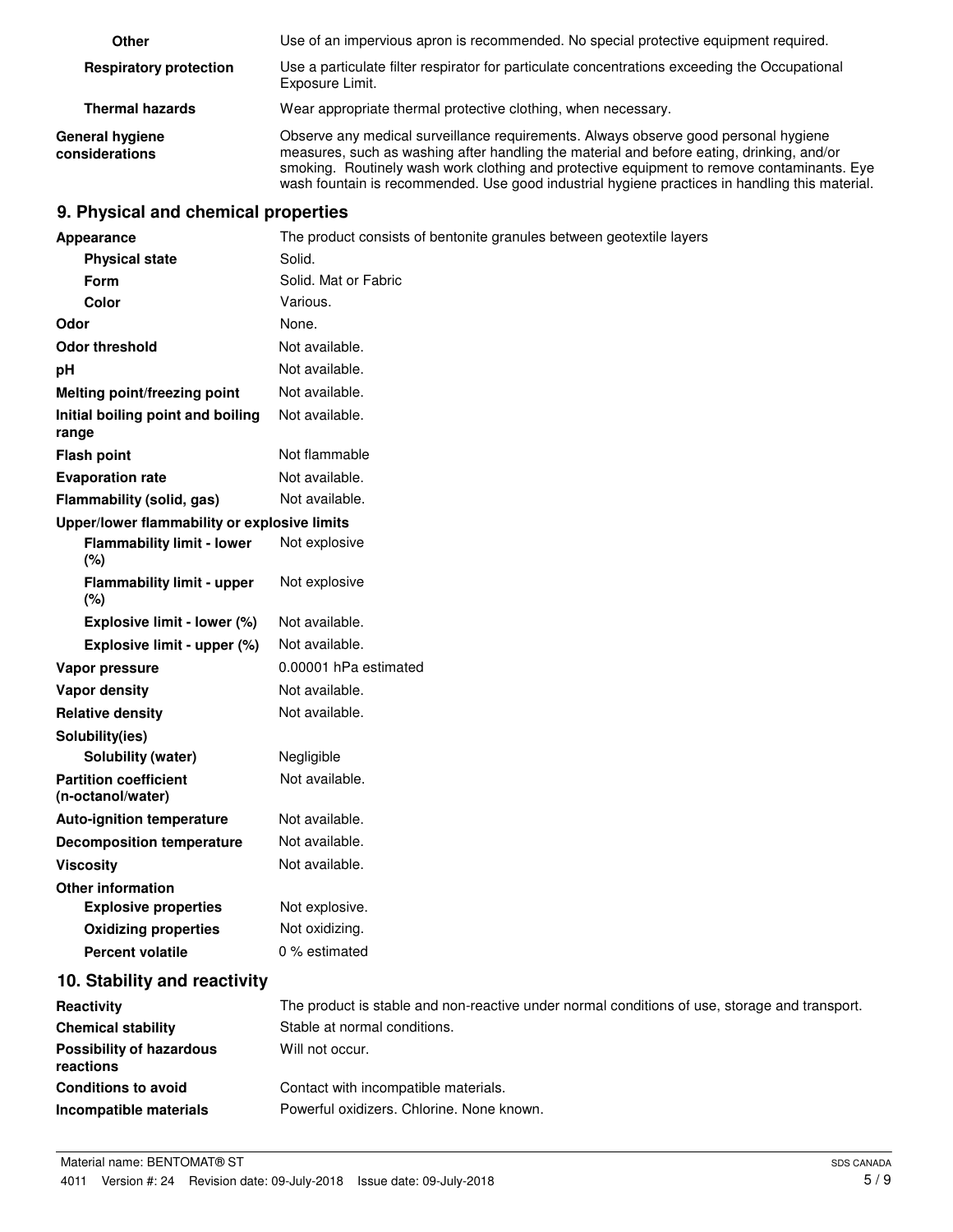# **11. Toxicological information**

| Information on likely routes of exposure                                           |                                                                                                                                                               |
|------------------------------------------------------------------------------------|---------------------------------------------------------------------------------------------------------------------------------------------------------------|
| <b>Inhalation</b>                                                                  | Prolonged inhalation may be harmful.                                                                                                                          |
| <b>Skin contact</b>                                                                | No adverse effects due to skin contact are expected.                                                                                                          |
| Eye contact                                                                        | Direct contact with eyes may cause temporary irritation.                                                                                                      |
| Ingestion                                                                          | May cause discomfort if swallowed. Expected to be a low ingestion hazard. However, ingestion is<br>not likely to be a primary route of occupational exposure. |
| Symptoms related to the<br>physical, chemical and<br>toxicological characteristics | Direct contact with eyes may cause temporary irritation. Exposure may cause temporary irritation,<br>redness, or discomfort.                                  |
| Information on toxicological effects                                               |                                                                                                                                                               |

| <b>Acute toxicity</b>                                   | Not known.                                                                                                                                                                                                                                                                                                                                                                                                                                                                                                                                                                                                                                                                                                                                                                                                                                                                                                                                                                                                                                                                                                                                                                                                                                                                                                                                                                                                                                                                                                                                                                                         |                                                                                                  |
|---------------------------------------------------------|----------------------------------------------------------------------------------------------------------------------------------------------------------------------------------------------------------------------------------------------------------------------------------------------------------------------------------------------------------------------------------------------------------------------------------------------------------------------------------------------------------------------------------------------------------------------------------------------------------------------------------------------------------------------------------------------------------------------------------------------------------------------------------------------------------------------------------------------------------------------------------------------------------------------------------------------------------------------------------------------------------------------------------------------------------------------------------------------------------------------------------------------------------------------------------------------------------------------------------------------------------------------------------------------------------------------------------------------------------------------------------------------------------------------------------------------------------------------------------------------------------------------------------------------------------------------------------------------------|--------------------------------------------------------------------------------------------------|
| <b>Components</b>                                       | <b>Species</b>                                                                                                                                                                                                                                                                                                                                                                                                                                                                                                                                                                                                                                                                                                                                                                                                                                                                                                                                                                                                                                                                                                                                                                                                                                                                                                                                                                                                                                                                                                                                                                                     | <b>Test Results</b>                                                                              |
| SILICA, CRYSTALLINE, CRISTOBALITE (CAS 14464-46-1)      |                                                                                                                                                                                                                                                                                                                                                                                                                                                                                                                                                                                                                                                                                                                                                                                                                                                                                                                                                                                                                                                                                                                                                                                                                                                                                                                                                                                                                                                                                                                                                                                                    |                                                                                                  |
| Acute                                                   |                                                                                                                                                                                                                                                                                                                                                                                                                                                                                                                                                                                                                                                                                                                                                                                                                                                                                                                                                                                                                                                                                                                                                                                                                                                                                                                                                                                                                                                                                                                                                                                                    |                                                                                                  |
| Oral                                                    |                                                                                                                                                                                                                                                                                                                                                                                                                                                                                                                                                                                                                                                                                                                                                                                                                                                                                                                                                                                                                                                                                                                                                                                                                                                                                                                                                                                                                                                                                                                                                                                                    |                                                                                                  |
| LD50                                                    | Rat                                                                                                                                                                                                                                                                                                                                                                                                                                                                                                                                                                                                                                                                                                                                                                                                                                                                                                                                                                                                                                                                                                                                                                                                                                                                                                                                                                                                                                                                                                                                                                                                | > 22500 mg/kg                                                                                    |
| <b>Skin corrosion/irritation</b>                        | Prolonged skin contact may cause temporary irritation.                                                                                                                                                                                                                                                                                                                                                                                                                                                                                                                                                                                                                                                                                                                                                                                                                                                                                                                                                                                                                                                                                                                                                                                                                                                                                                                                                                                                                                                                                                                                             |                                                                                                  |
| Serious eye damage/eye<br><i>irritation</i>             |                                                                                                                                                                                                                                                                                                                                                                                                                                                                                                                                                                                                                                                                                                                                                                                                                                                                                                                                                                                                                                                                                                                                                                                                                                                                                                                                                                                                                                                                                                                                                                                                    | Mild irritant to eyes (according to the modified Kay & Calandra criteria)                        |
| Respiratory or skin sensitization                       |                                                                                                                                                                                                                                                                                                                                                                                                                                                                                                                                                                                                                                                                                                                                                                                                                                                                                                                                                                                                                                                                                                                                                                                                                                                                                                                                                                                                                                                                                                                                                                                                    |                                                                                                  |
| Canada - Alberta OELs: Irritant                         |                                                                                                                                                                                                                                                                                                                                                                                                                                                                                                                                                                                                                                                                                                                                                                                                                                                                                                                                                                                                                                                                                                                                                                                                                                                                                                                                                                                                                                                                                                                                                                                                    |                                                                                                  |
| SILICA, CRYSTALLINE, CRISTOBALITE<br>$(CAS 14464-46-1)$ |                                                                                                                                                                                                                                                                                                                                                                                                                                                                                                                                                                                                                                                                                                                                                                                                                                                                                                                                                                                                                                                                                                                                                                                                                                                                                                                                                                                                                                                                                                                                                                                                    | Irritant                                                                                         |
| <b>Respiratory sensitization</b>                        | Not a respiratory sensitizer.                                                                                                                                                                                                                                                                                                                                                                                                                                                                                                                                                                                                                                                                                                                                                                                                                                                                                                                                                                                                                                                                                                                                                                                                                                                                                                                                                                                                                                                                                                                                                                      |                                                                                                  |
| <b>Skin sensitization</b>                               | being a skin irritant.                                                                                                                                                                                                                                                                                                                                                                                                                                                                                                                                                                                                                                                                                                                                                                                                                                                                                                                                                                                                                                                                                                                                                                                                                                                                                                                                                                                                                                                                                                                                                                             | According to the classification criteria of the European Union, the product is not considered as |
| Germ cell mutagenicity                                  | mutagenic or genotoxic.                                                                                                                                                                                                                                                                                                                                                                                                                                                                                                                                                                                                                                                                                                                                                                                                                                                                                                                                                                                                                                                                                                                                                                                                                                                                                                                                                                                                                                                                                                                                                                            | No data available to indicate product or any components present at greater than 0.1% are         |
| Carcinogenicity                                         | In 1997, IARC (the International Agency for Research on Cancer) concluded that crystalline silica<br>inhaled from occupational sources can cause lung cancer in humans. However in making the<br>overall evaluation, IARC noted that "carcinogenicity was not detected in all industrial<br>circumstances studied. Carcinogenicity may be dependent on inherent characteristics of the<br>crystalline silica or on external factors affecting its biological activity or distribution of its<br>polymorphs." (IARC Monographs on the evaluation of the carcinogenic risks of chemicals to<br>humans, Silica, silicates dust and organic fibres, 1997, Vol. 68, IARC, Lyon, France.) In June<br>2003, SCOEL (the EU Scientific Committee on Occupational Exposure Limits) concluded that the<br>main effect in humans of the inhalation of respirable crystalline silica dust is silicosis. "There is<br>sufficient information to conclude that the relative risk of lung cancer is increased in persons with<br>silicosis (and, apparently, not in employees without silicosis exposed to silica dust in quarries and<br>in the ceramic industry). Therefore, preventing the onset of silicosis will also reduce the cancer<br>risk" (SCOEL SUM Doc 94-final, June 2003) According to the current state of the art, worker<br>protection against silicosis can be consistently assured by respecting the existing regulatory<br>occupational exposure limits. May cause cancer. Occupational exposure to respirable dust and<br>respirable crystalline silica should be monitored and controlled. |                                                                                                  |
| <b>ACGIH Carcinogens</b>                                |                                                                                                                                                                                                                                                                                                                                                                                                                                                                                                                                                                                                                                                                                                                                                                                                                                                                                                                                                                                                                                                                                                                                                                                                                                                                                                                                                                                                                                                                                                                                                                                                    |                                                                                                  |
| SILICA, CRYSTALLINE, CRISTOBALITE<br>(CAS 14464-46-1)   |                                                                                                                                                                                                                                                                                                                                                                                                                                                                                                                                                                                                                                                                                                                                                                                                                                                                                                                                                                                                                                                                                                                                                                                                                                                                                                                                                                                                                                                                                                                                                                                                    | A2 Suspected human carcinogen.                                                                   |
| Canada - Alberta OELs: Carcinogen category              | SILICA, CRYSTALLINE, QUARTZ (CAS 14808-60-7)                                                                                                                                                                                                                                                                                                                                                                                                                                                                                                                                                                                                                                                                                                                                                                                                                                                                                                                                                                                                                                                                                                                                                                                                                                                                                                                                                                                                                                                                                                                                                       | A2 Suspected human carcinogen.                                                                   |
| SILICA, CRYSTALLINE, CRISTOBALITE                       |                                                                                                                                                                                                                                                                                                                                                                                                                                                                                                                                                                                                                                                                                                                                                                                                                                                                                                                                                                                                                                                                                                                                                                                                                                                                                                                                                                                                                                                                                                                                                                                                    | Suspected human carcinogen.                                                                      |
| $(CAS 14464-46-1)$                                      | SILICA, CRYSTALLINE, QUARTZ (CAS 14808-60-7)                                                                                                                                                                                                                                                                                                                                                                                                                                                                                                                                                                                                                                                                                                                                                                                                                                                                                                                                                                                                                                                                                                                                                                                                                                                                                                                                                                                                                                                                                                                                                       | Suspected human carcinogen.                                                                      |
| Canada - Manitoba OELs: carcinogenicity                 |                                                                                                                                                                                                                                                                                                                                                                                                                                                                                                                                                                                                                                                                                                                                                                                                                                                                                                                                                                                                                                                                                                                                                                                                                                                                                                                                                                                                                                                                                                                                                                                                    |                                                                                                  |
| SILICA, CRYSTALLINE, CRISTOBALITE                       |                                                                                                                                                                                                                                                                                                                                                                                                                                                                                                                                                                                                                                                                                                                                                                                                                                                                                                                                                                                                                                                                                                                                                                                                                                                                                                                                                                                                                                                                                                                                                                                                    | Suspected human carcinogen.                                                                      |

(CAS 14464-46-1)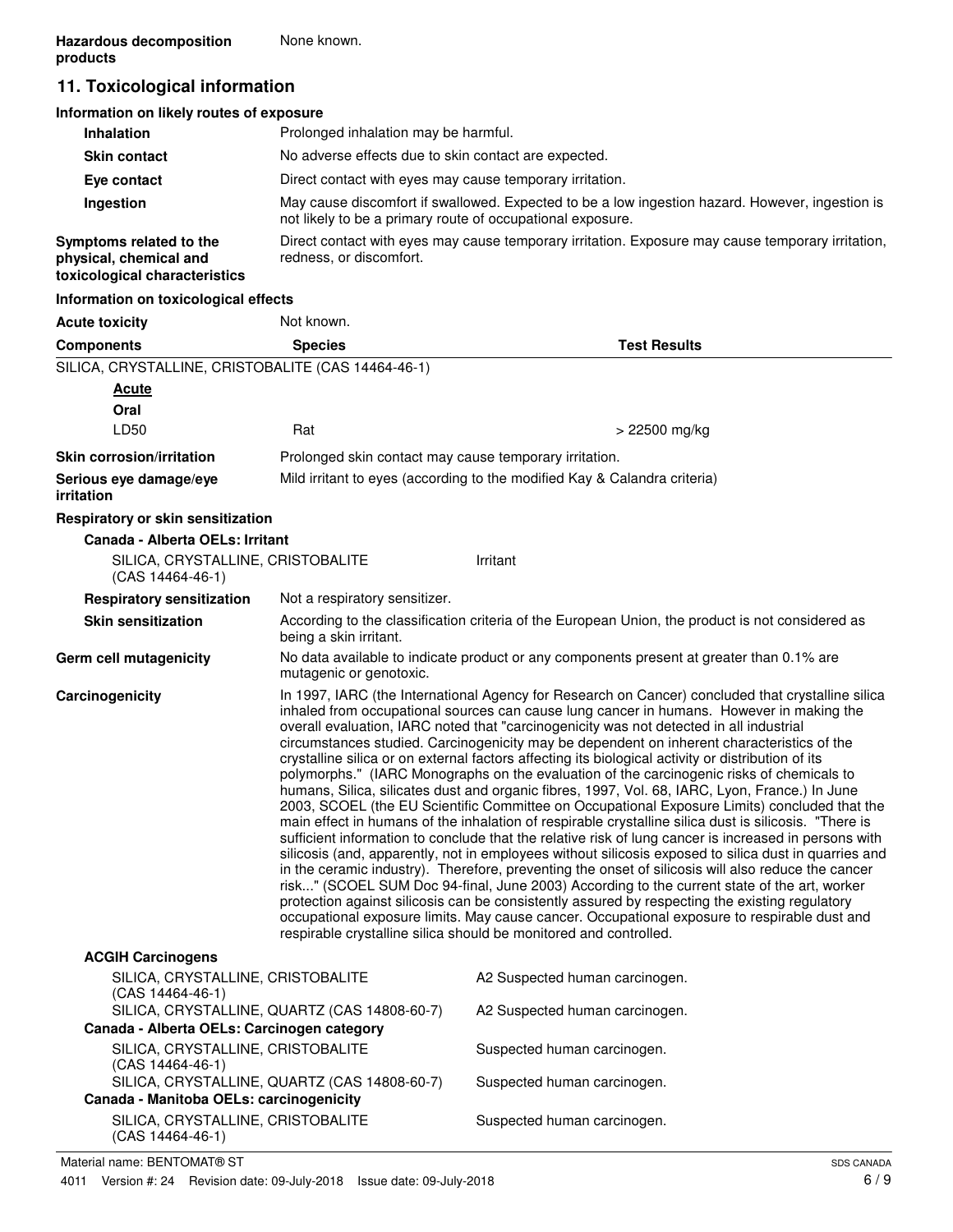| Canada - Quebec OELs: Carcinogen category              | SILICA, CRYSTALLINE, QUARTZ (CAS 14808-60-7)                                                                | Suspected human carcinogen.                                                                                                                                                                                                                                                                                                                                                                                                                                                                                                                                                                                                                                                         |
|--------------------------------------------------------|-------------------------------------------------------------------------------------------------------------|-------------------------------------------------------------------------------------------------------------------------------------------------------------------------------------------------------------------------------------------------------------------------------------------------------------------------------------------------------------------------------------------------------------------------------------------------------------------------------------------------------------------------------------------------------------------------------------------------------------------------------------------------------------------------------------|
| SILICA, CRYSTALLINE, CRISTOBALITE<br>(CAS 14464-46-1)  |                                                                                                             | Detected carcinogenic effect in animals.                                                                                                                                                                                                                                                                                                                                                                                                                                                                                                                                                                                                                                            |
| IARC Monographs. Overall Evaluation of Carcinogenicity | SILICA, CRYSTALLINE, QUARTZ (CAS 14808-60-7)                                                                | Suspected carcinogenic effect in humans.                                                                                                                                                                                                                                                                                                                                                                                                                                                                                                                                                                                                                                            |
| SILICA, CRYSTALLINE, CRISTOBALITE<br>(CAS 14464-46-1)  |                                                                                                             | 1 Carcinogenic to humans.                                                                                                                                                                                                                                                                                                                                                                                                                                                                                                                                                                                                                                                           |
|                                                        | SILICA, CRYSTALLINE, QUARTZ (CAS 14808-60-7)<br>US. National Toxicology Program (NTP) Report on Carcinogens | 1 Carcinogenic to humans.                                                                                                                                                                                                                                                                                                                                                                                                                                                                                                                                                                                                                                                           |
| SILICA, CRYSTALLINE, CRISTOBALITE<br>(CAS 14464-46-1)  |                                                                                                             | Known To Be Human Carcinogen.                                                                                                                                                                                                                                                                                                                                                                                                                                                                                                                                                                                                                                                       |
|                                                        | SILICA, CRYSTALLINE, QUARTZ (CAS 14808-60-7)                                                                | Reasonably Anticipated to be a Human Carcinogen.<br>Known To Be Human Carcinogen.                                                                                                                                                                                                                                                                                                                                                                                                                                                                                                                                                                                                   |
| <b>Reproductive toxicity</b>                           |                                                                                                             | This product is not expected to cause reproductive or developmental effects.                                                                                                                                                                                                                                                                                                                                                                                                                                                                                                                                                                                                        |
| Specific target organ toxicity -<br>single exposure    | Not classified.                                                                                             |                                                                                                                                                                                                                                                                                                                                                                                                                                                                                                                                                                                                                                                                                     |
| Specific target organ toxicity -<br>repeated exposure  |                                                                                                             | Causes damage to organs through prolonged or repeated exposure.                                                                                                                                                                                                                                                                                                                                                                                                                                                                                                                                                                                                                     |
| <b>Aspiration hazard</b>                               | Not an aspiration hazard.                                                                                   |                                                                                                                                                                                                                                                                                                                                                                                                                                                                                                                                                                                                                                                                                     |
| <b>Chronic effects</b>                                 |                                                                                                             | In 1997, IARC (the International Agency for Research on Cancer) concluded that crystalline silica<br>inhaled from occupational sources can cause lung cancer in humans. However in making the<br>overall evaluation, IARC noted that "carcinogenicity was not detected in all industrial<br>circumstances studied. Carcinogenicity may be dependent on inherent characteristics of the<br>crystalline silica or on external factors affecting its biological activity or distribution of its<br>polymorphs." (IARC Monographs on the evaluation of the carcinogenic risks of chemicals to<br>humans, Silica, silicates dust and organic fibres, 1997, Vol. 68, IARC, Lyon, France.) |
|                                                        | the cancer risk" (SCOEL SUM Doc 94-final, June 2003)                                                        | In June 2003, SCOEL (the EU Scientific Committee on Occupational Exposure Limits) concluded<br>that the main effect in humans of the inhalation of respirable crystalline silica dust is silicosis.<br>"There is sufficient information to conclude that the relative risk of lung cancer is increased in<br>persons with silicosis (and, apparently, not in employees without silicosis exposed to silica dust in<br>quarries and in the ceramic industry). Therefore, preventing the onset of silicosis will also reduce                                                                                                                                                          |
|                                                        | not expected.                                                                                               | According to the current state of the art, worker protection against silicosis can be consistently<br>assured by respecting the existing regulatory occupational exposure limits. Causes damage to<br>organs through prolonged or repeated exposure. Prolonged inhalation may be harmful. Prolonged<br>exposure may cause chronic effects. Some of the components of this product are hazardous in<br>the respirable form. However, because of the physical nature of this product, dust generation is                                                                                                                                                                              |
| 12. Ecological information                             |                                                                                                             |                                                                                                                                                                                                                                                                                                                                                                                                                                                                                                                                                                                                                                                                                     |

| <b>Ecotoxicity</b>               | The product is not expected to be hazardous to the environment. This product is not expected to<br>produce significant ecotoxicity upon exposure to aquatic organisms and aquatic systems. |
|----------------------------------|--------------------------------------------------------------------------------------------------------------------------------------------------------------------------------------------|
| Persistence and degradability    | No data is available on the degradability of this product.                                                                                                                                 |
| <b>Bioaccumulative potential</b> | No data available.                                                                                                                                                                         |
| Mobility in soil                 | No data available.                                                                                                                                                                         |
| Other adverse effects            | No other adverse environmental effects (e.g. ozone depletion, photochemical ozone creation<br>potential, endocrine disruption, global warming potential) are expected from this component. |

# **13. Disposal considerations**

| <b>Disposal instructions</b>             | Collect and reclaim or dispose in sealed containers at licensed waste disposal site. Dispose of<br>contents/container in accordance with local/regional/national/international regulations. Material<br>should be recycled if possible. |
|------------------------------------------|-----------------------------------------------------------------------------------------------------------------------------------------------------------------------------------------------------------------------------------------|
| Local disposal regulations               | Dispose in accordance with all applicable regulations.                                                                                                                                                                                  |
| Hazardous waste code                     | The waste code should be assigned in discussion between the user, the producer and the waste<br>disposal company.                                                                                                                       |
| Waste from residues / unused<br>products | Dispose of in accordance with local regulations. Empty containers or liners may retain some<br>product residues. This material and its container must be disposed of in a safe manner (see:<br>Disposal instructions).                  |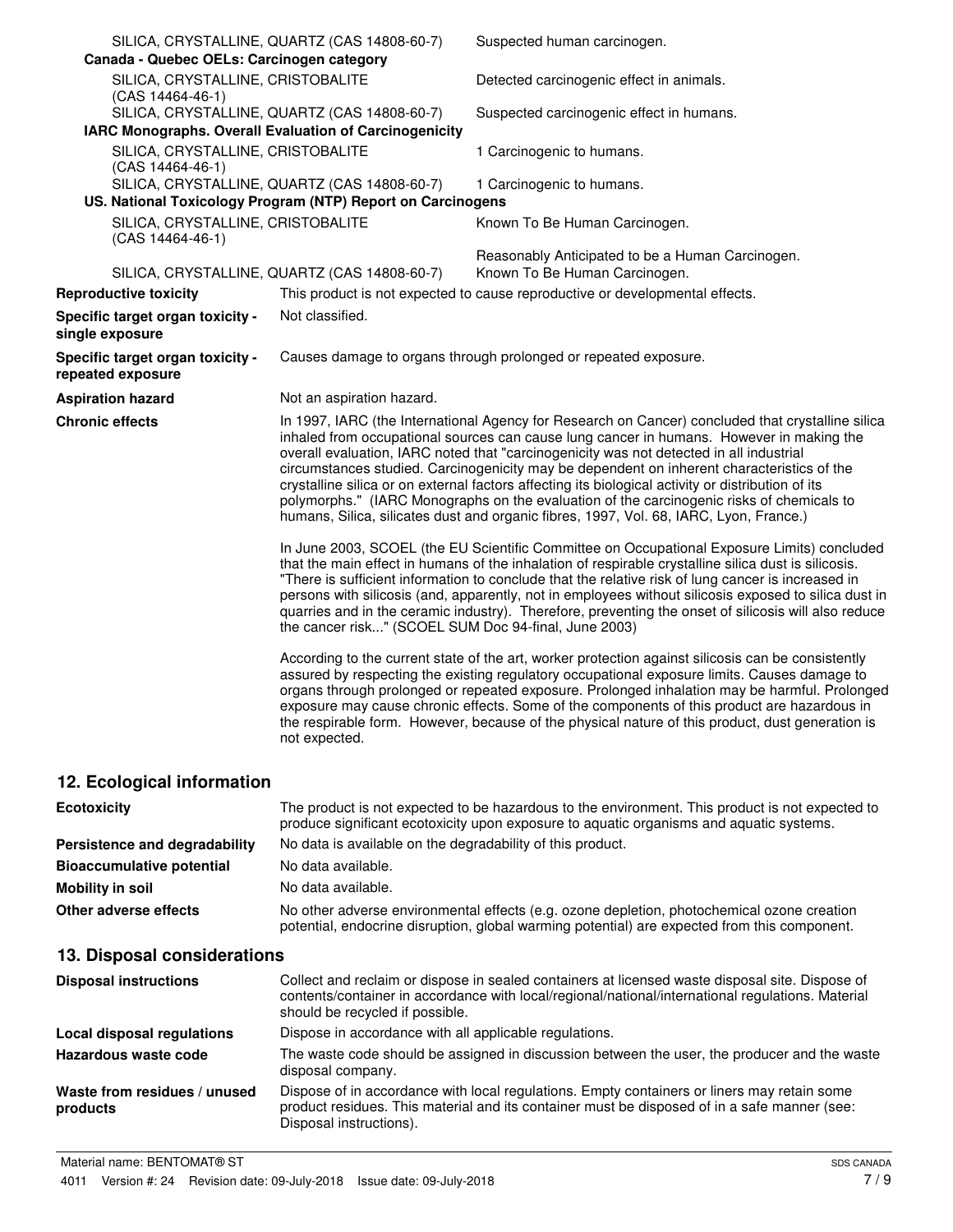Since emptied containers may retain product residue, follow label warnings even after container is emptied. Empty containers should be taken to an approved waste handling site for recycling or disposal.

## **14. Transport information**

## **TDG**

Not regulated as dangerous goods.

## **IATA**

Not regulated as dangerous goods.

### **IMDG**

Not regulated as dangerous goods.

**Transport in bulk according to** Not applicable. **Annex II of MARPOL 73/78 and the IBC Code**

## **15. Regulatory information**

#### **Canadian regulations**

This product has been classified in accordance with the hazard criteria of the HPR and the SDS contains all the information required by the HPR.

#### **Controlled Drugs and Substances Act**

Not regulated. **Export Control List (CEPA 1999, Schedule 3)**

Not listed.

**Greenhouse Gases**

Not listed.

**Precursor Control Regulations**

Not regulated.

#### **International regulations**

**Stockholm Convention**

Not applicable.

**Rotterdam Convention**

Not applicable.

**Kyoto protocol**

Not applicable.

**Montreal Protocol**

Not applicable.

**Basel Convention**

Not applicable.

### **International Inventories**

| <b>Inventory name</b>                                                     | On inventory (yes/no)* |
|---------------------------------------------------------------------------|------------------------|
| Australian Inventory of Chemical Substances (AICS)                        | Yes                    |
| Domestic Substances List (DSL)                                            | Yes                    |
| Non-Domestic Substances List (NDSL)                                       | No.                    |
| Inventory of Existing Chemical Substances in China (IECSC)                | Yes                    |
| European Inventory of Existing Commercial Chemical<br>Substances (EINECS) | Yes                    |
| European List of Notified Chemical Substances (ELINCS)                    | N <sub>o</sub>         |
| Inventory of Existing and New Chemical Substances (ENCS)                  | Yes                    |
| Existing Chemicals List (ECL)                                             | Yes                    |
| New Zealand Inventory                                                     | No.                    |
| Philippine Inventory of Chemicals and Chemical Substances<br>(PICCS)      | Yes                    |
| Taiwan Chemical Substance Inventory (TCSI)                                | No.                    |
| Toxic Substances Control Act (TSCA) Inventory                             | Yes                    |
|                                                                           |                        |

\*A "Yes" indicates that all components of this product comply with the inventory requirements administered by the governing country(s) A "No" indicates that one or more components of the product are not listed or exempt from listing on the inventory administered by the governing country(s).